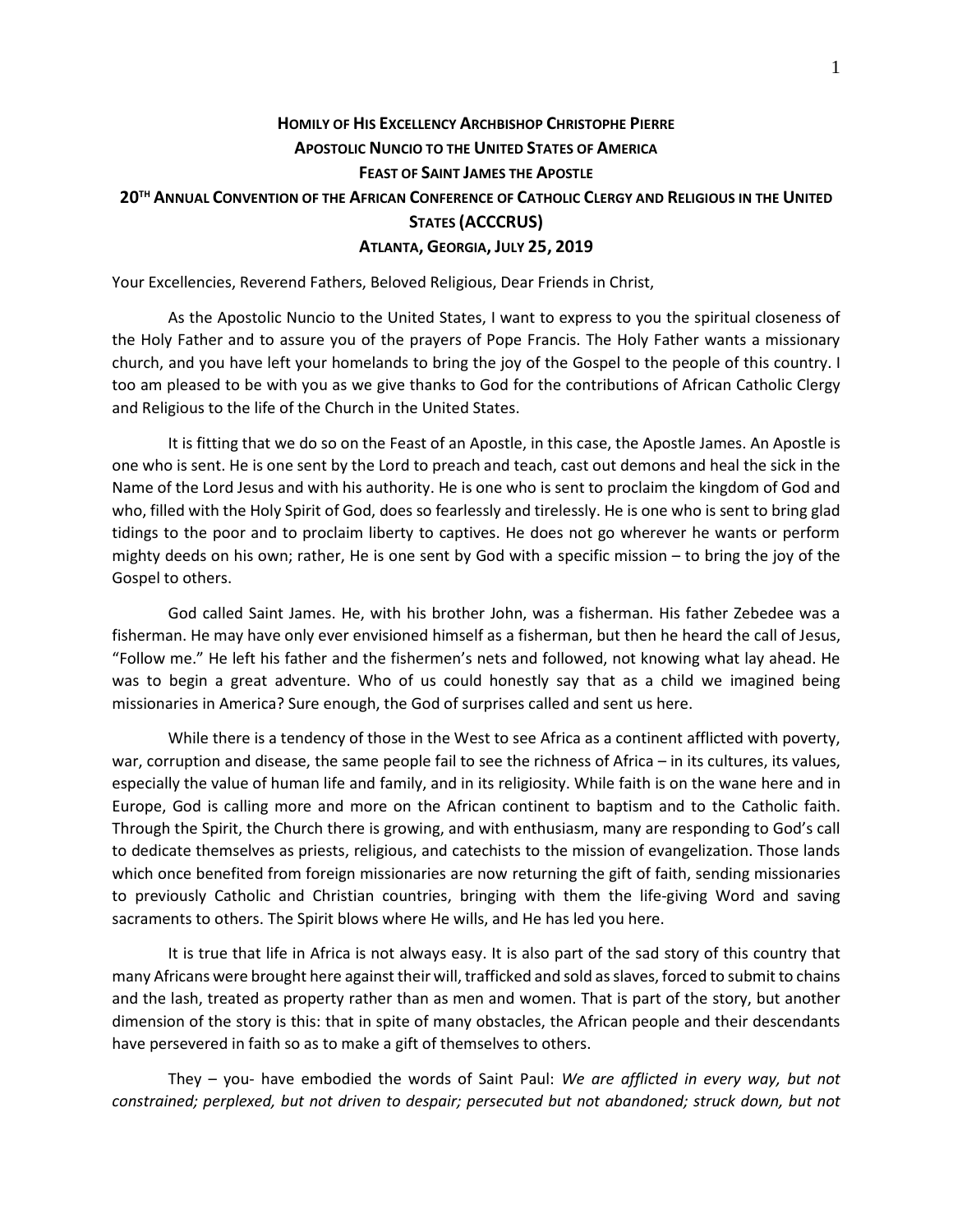*destroyed; always carrying about in the body the dying of Jesus, so that the life of Jesus may also be manifested in our body*.

It is one thing to lament the sorrows of the past and the present – to carry about in the body the dying of Jesus. This is not the whole story. The life of Jesus is also manifested in our bodies. The life of Jesus, and with it, the promise of joy and everlasting life, must also be manifested in us. God has raised you up to be priests and religious to manifest His life to the people in this country! What a privilege!

It is useful to reflect on Saint James to appreciate this privilege. He is called Saint James the Greater, because He, with Peter and John, were privileged to witness certain events in the life of Jesus, including the Transfiguration of the Lord on Mount Tabor and Jesus' Agony in the Garden of Gethsemane.

When he first heard Jesus' call to follow him, James must have already sensed in Jesus' voice a remarkable Presence. His encounter with Jesus changed him so much that he left everything to follow. He also witnessed Jesus' power in performing healing miracles and casting out demons. The authority with which Jesus taught must have pierced him to the heart. He grew to believe that Jesus was the Messiah.

But like the people of his day, he may have presumed that this Messiah would come in power to throw off the shackles of Roman oppression. If he stuck to Jesus, he might too have a share in his new reign and find a good position of himself. Humanly-speaking, ambition, the desire for wealth and power, for position and privilege began to creep in. James' mother too wanted him to do well and wanted a position for her sons at Jesus' right and left.

We too may have had a similar experience. Many people were probably proud of us for choosing this path of life, for receiving our education and formation, even for coming to the United States. Too often priesthood and consecrated life are seen as a means for "advancement." Like St. James, who witnessed the Transfiguration, we can see the glory, but we can also misinterpret what truly glory involves.

But Jesus, just as he did with James, helps us to see things more clearly, "*You know how the leaders of the Gentiles lord it over them, and the great ones make their authority felt. But it shall not be so among you. Rather, whoever wishes to be first among you shall be your slave. Just so, the Son of Man did not come to be served but to serve and to give His life as a ransom for many*."

We have been called and given the gift of our vocations. We have been given authority to preach, to teach, and to govern. But, the authority and power we have is His, not ours. The authority and power from on High are meant for service. Look to the example of Jesus, who, at the Last Supper, washed His disciples' feet.

It is true that James glimpsed the glory of God at the Transfiguration, but perhaps, he was educated by Jesus, not only at the Last Supper but also at another privileged moment – at Gethsemane. Already the Savior's soul had become sorrowful unto death, knowing the chalice that He would drink, anticipating the impact of the weight of the sin of the world. He wept and sweat blood, so great was His suffering. This was but the prelude to what awaited Him at Calvary.

At Calvary, we see not only the death of Jesus but the life-giving power of His love. If we want to aspire to true glory, then let us aspire to the glory of the Cross – offering ourselves for our flocks. This may involve suffering and dying to ourselves and our own aspirations, but we should be encouraged by the